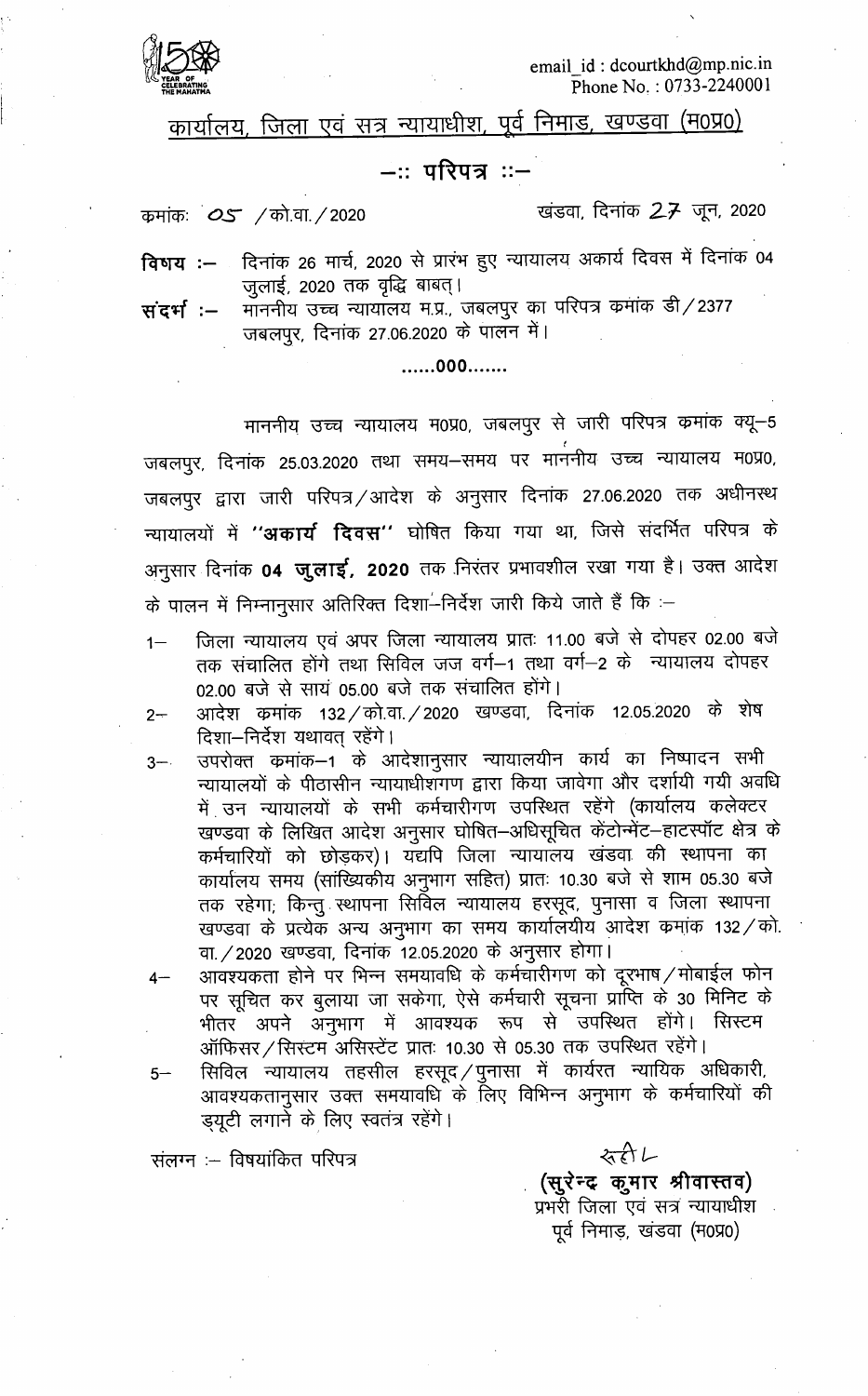# पृष्ठां.क0 7-92/को.वा. / 2020

# <u>प्रतिलिपिः –</u>

- विशेष न्यायाधीश/परिवार न्यायालय/प्रथम, द्वितीय, तृतीय, चतुर्थ अपर  $1 -$ जिला एवं सत्र न्यायाधीश, प्रथम /द्वितीय /तृतीय /षष्ठम् सिर्विल जज वर्ग- १ खण्डवा / हरसूद / पुनासा, प्रथम / द्वितीय / तृतीय / चतुर्थ सिविल<br>जज वर्ग- 2, खण्डवा एवं समस्त प्रशिक्षु न्यायाधीशगण की ओर सूचनार्थ एवं पालनार्थ।
- कलेक्टर, जिला खण्डवा,  $2 -$
- पुलिस अधीक्षक जिला खंडवा,  $3-$
- अध्यक्ष, कम्प्यूटर समिति / समस्त अनुभाग प्रभारी जिला न्यायालय  $4-$ खंडवा / सिविल न्यायालय तहसील हरसूद / पुनासा,
- अध्यक्ष, अभिभाषक संघ, खण्डवा / हरसूद / पुनासा,  $5-$
- सिस्टम ऑफिसर सर्वर रूम खंडवा / सिस्टम असिस्टेंट,  $6-$
- प्रशासनिक/उप-प्रशासनिक अधिकारी/समस्त कर्मचारीगण जिला  $7-$ न्यायालय खण्डवा / सिविल न्यायालय हरसूद / पुनासा, की ओर सूचनार्थ एवं पालनार्थ प्रेषित।

Æ

प्रभारी जिला एवं सत्र न्यायाधीश 02 पूर्व निमाड़, खंडवा (म0प्र0)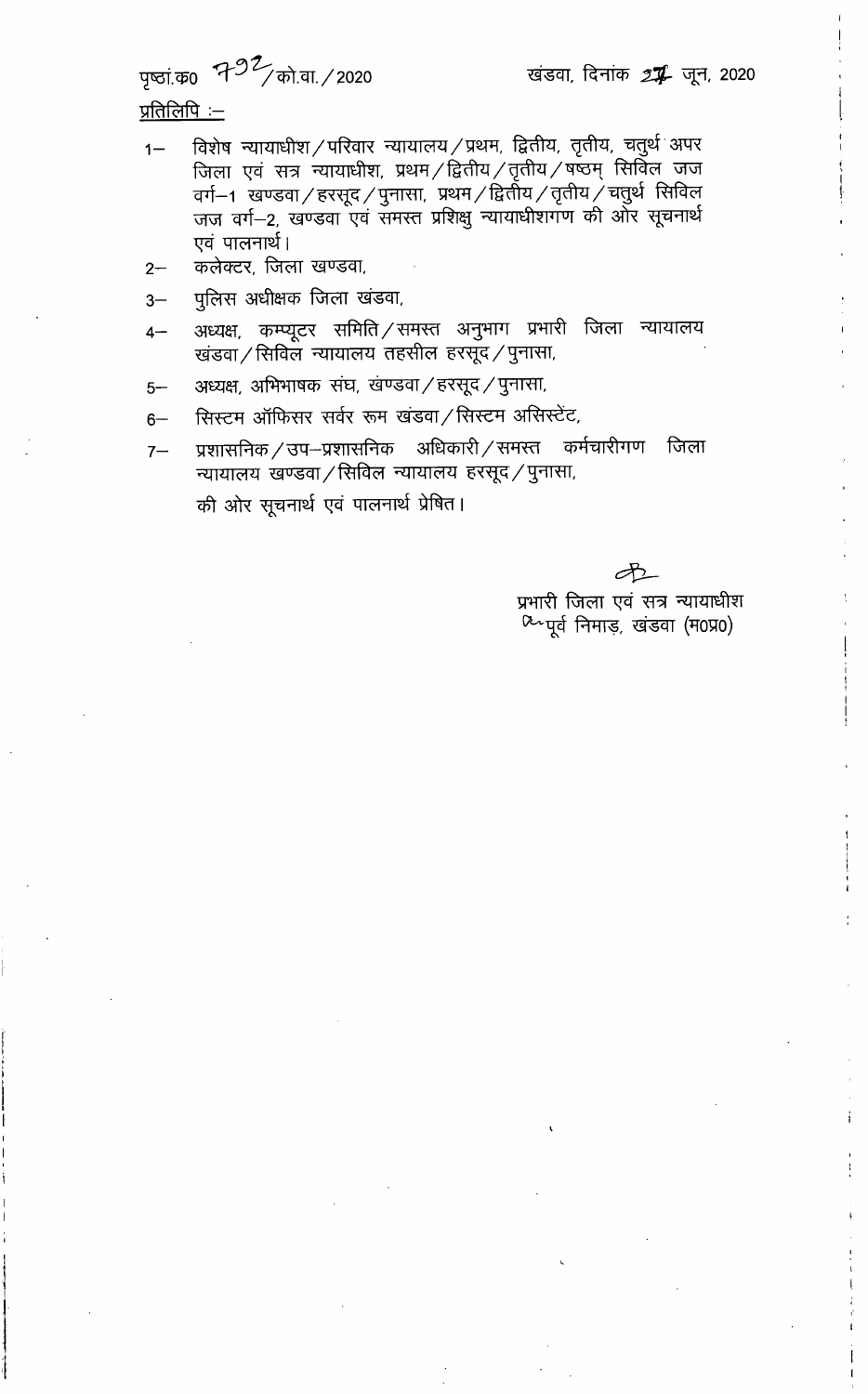#### iF1164 **COURT OF MADHYA PRADESH: JABALPUR**

#### **CIRCULAR //**

## **tNo..0.1.2.277. Jabalpur, dated .23.June, 2020**

a<sub>s</sub>Sub: Extension of operation of Circular No. Q-5 dated 25.03.2020, Q/12 dated 04.05.2020, C/1455 dated 19th June, 2020 & other circulars and  $\mathbb{E}^{aS^{\dagger}}$ ,  $\mathbb{E}^{aS^{\dagger}}$  clarifications issued in this regard. Gramuations issued in this regard.<br>Ref: Circular No. Q/12 dated 04.05.2020 issued by the High Court of Madhya

4;

ļē

Pradesh, Jabalpur (copy enclosed).

Earlier in pursuance to the public declaration by Hon'ble The Prime Minister of India on 24th March 2020, the lock down started and from time to time, it was extended. In this regard, previously the Circular No. Q-5 dated 25.03.2020 was issued and only urgent work in subordinate courts was started thereafter through various orders, circulars, clarifications restricted functioning of the High Court and its Registry as well as of the Subordinate Courts was started from 4th May, 2020 and that is continuing till 27th June, 2020.

To avoid any possibility of spreading Corona cases in or all surrounding areas of court campus/residence of Judicial Officers, Hon'ble the Chief Justice has been pleased to direct as under:-

- The limited functioning as per Circular no. Q-12 dated 4th May, 2020 of the High Court as well as Subordinate Courts will continue from 29th June, 2020 till 4th July, 2020. (i)
- (ii) The District Court Bhopal and Ujjain will start limited functioning as per circular dated  $\tilde{Q}$ /12, dated 4<sup>th</sup> May, 2020, Circular no. A/1214 dated 5<sup>th</sup> June, 2020 and other circulars issued from time to time.
- (iii) In the District Court Indore only urgent matters will be heard.

**By Order of Hon'ble The Chief Justice,** 

 $27161$ **(Rajendra Kumar Vani)** 

**Registrar General**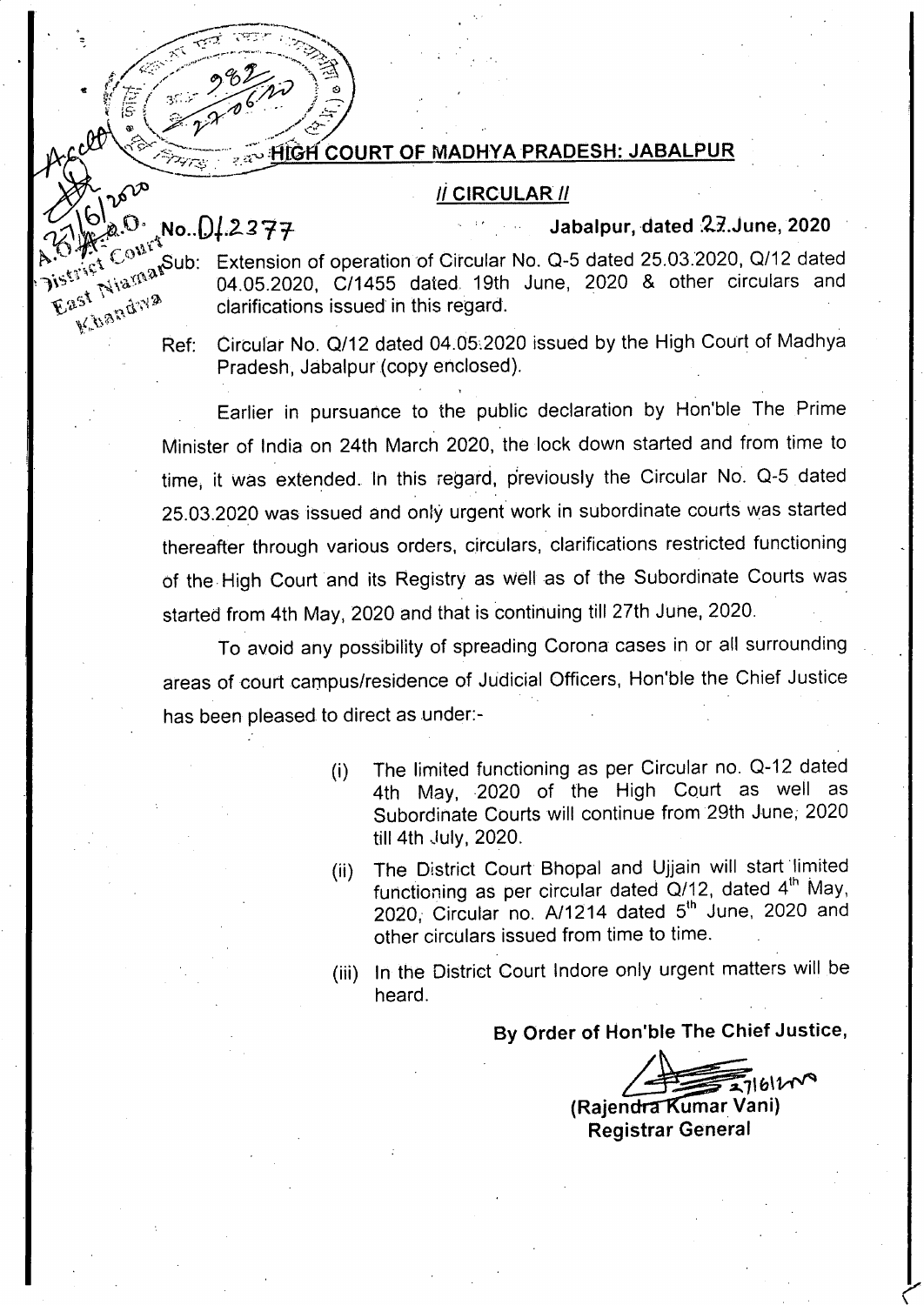#### **HIGH COURT OF MADHYA PRADESH: JABALPUR**

#### **// CIRCULAR** //

No. 0-12 Jabalpur, Dated 04th May, 2020

Sub.: COVID-19 - Nation wide lock down - further directions of Hon'ble the Chief Justice.

Ref.: Order No.Q5 dated 25-03-2020 issued by the High Court of Madhya Pradesh, Jabalpur.

In the reference circular, after clause— 4 and before clause— 5 following shall be added that will be applicable to all the Subordinate Courts (except District Indore, Bhopal & Ujjain) from 04/05/2020 until further orders:

- **4.1 Including urgent cases, tho**s**e cases shall also be taken for hearing which are at the stage of disposal, order, final hearing, remands & bails, criminal revisions, civil appeals etc. which can be decided only by hearing of Advocates of both the parties without taking any oral evidence by the**  Presiding Officer of the concerned Court. Presiding **Officers are also directed to request to the Learned Advocates to file the written arguments.**
- **4.2 The requirements of court staff shall be arranged in such a manner that no rush should be in the court premises but at the same time no work should suffer due to shortage of staff, for this purpose employees may be called in shift and if possible only 1/3 or 1/4 staff may be called on each working day, except officers/employees residing in Containment Zones/Hotspots, with further instructions that the remaining staff will remain available at his residence during the office hours and if required be called at any time, no one shall leave his residence for non-official purpose without permission of the concerned Presiding Officer.**

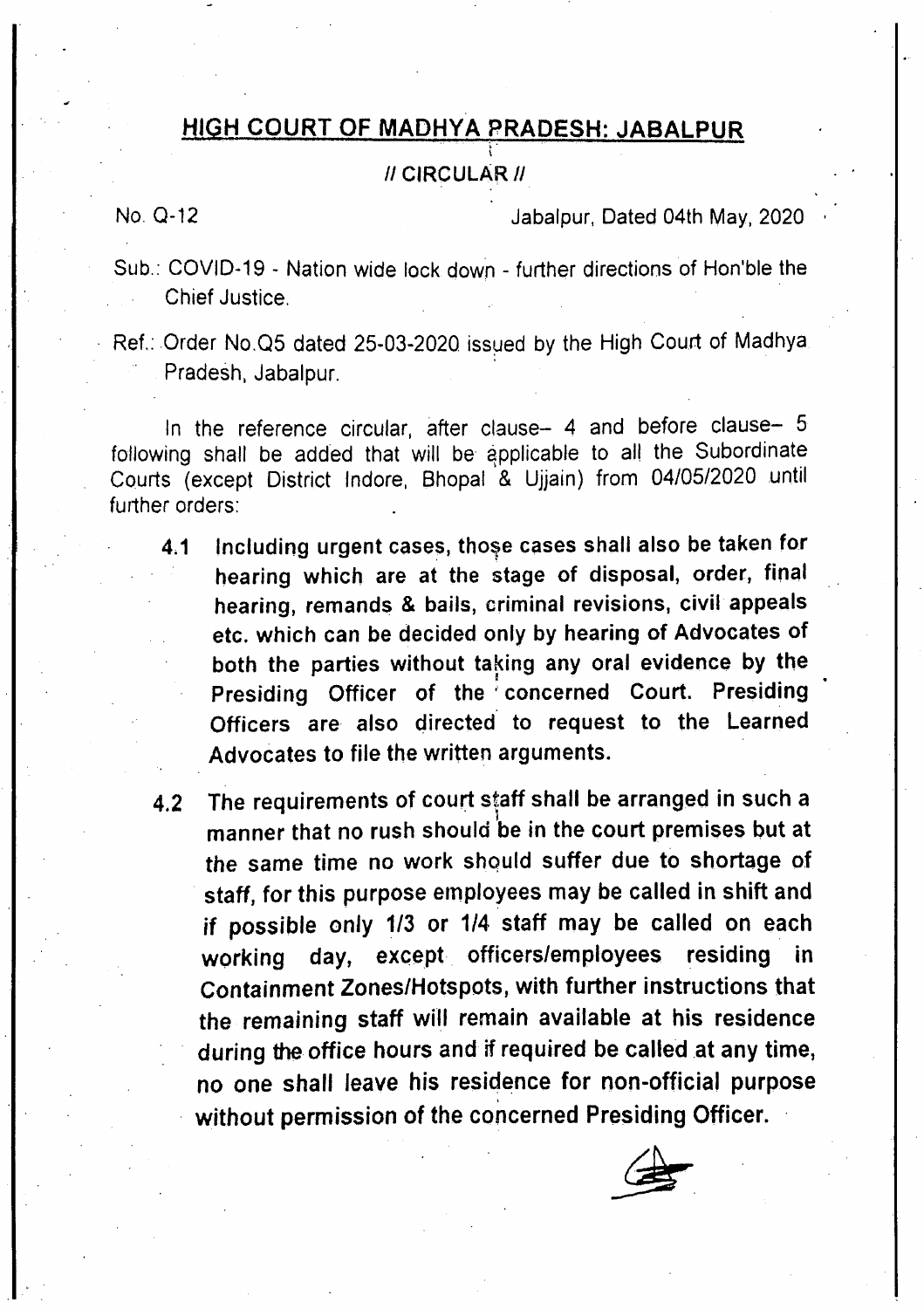The District Judges shall ensure that at every place where Advocates and public is entering in Court premises the protocol of wearing mask, sanitization and social distancing shall be strictly followed and for this purpose circles with minimum one meter distance be made. The Guidelines issued by High Court for conducting hearing through Video Conferencing and other Guidelines issued by 'High Court, Central & State Government to combat with outspreading of Coronavirus (Covid-19) shall be followed in letter & spirit. The Clause— 22 of VC Guidelines dated 20/04/2020 will be read in consonance with these amendments.

The progress report by all District & Sessions Judges shall be sent to the Registry every week i.e. up to every Sunday morning for weekly review.

> BY ORDERS OF HON'BLE THE CHIEF JUSTICE

**(RAJENDRA KUMAR VANI)** 

**REGISTRAR GENERAL** 

4151250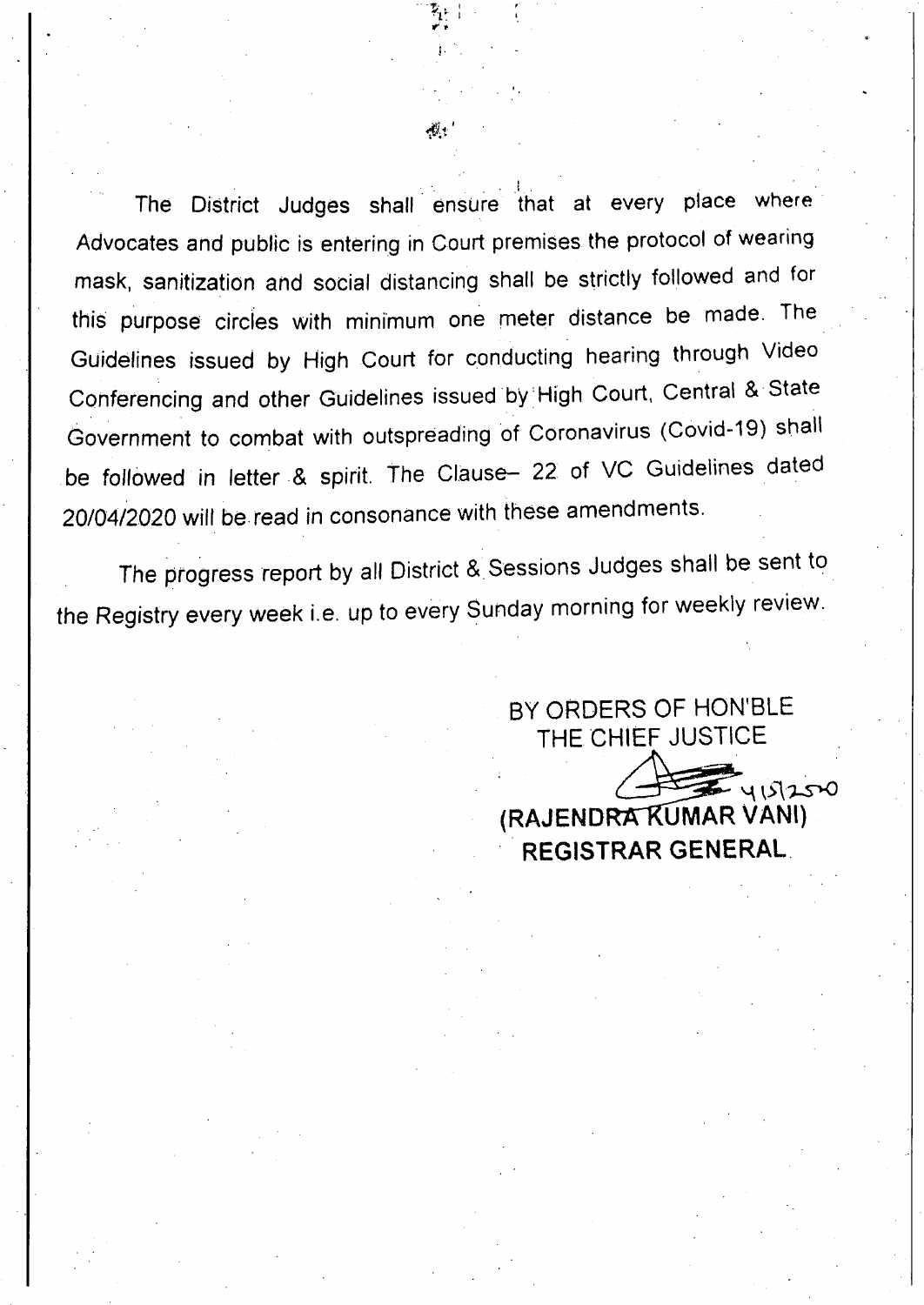# HIGH COURT OF MADHYA PRADESH: JABALPUR

#### II CIRCULAR //

Nombre -

Jane pur oated Sillyune, 2020

Sub. Extension of operation of Circular No. Q-5 dated 25.03.2020. B/1880 dated 30.05.2020 & other circulars and clarifications issued in this regard.

Ref: Order No. Q13 dated 17.05.2020 issued by the High Court of Madhya Pradesh, Jabalpur.

Eatilier in pursuance to the public declaration by Hon'ble The Prime Minister of India on 24<sup>th</sup> March 2020, the lock down started and from time to enter it was extended. In this regard, proviously the Circular No. Q-5 dated 25.03.2020 was issued and only urgent work in subordinate courts was started therealtor through various orders: circulars, clatifications restricted functioning of the High Court and its Registry as well as of the Subordinate Courts was started from 4' May 2020 and that is continuing till 7" June, 2020.

Due to spread of COVID-19 cases. Containment zone/area of Madhya Pradesh is changing from time to time, hence to avoid any bossibility of spreading Corona cases in or all sucrounding areas of court. campus/resigning of Judicial Officers Hondrig the Chief Justice has been pleased to direct as under:

In case any court campus happens to fall in containment  $(i)$ zone/area, such court campus shall remain closed until the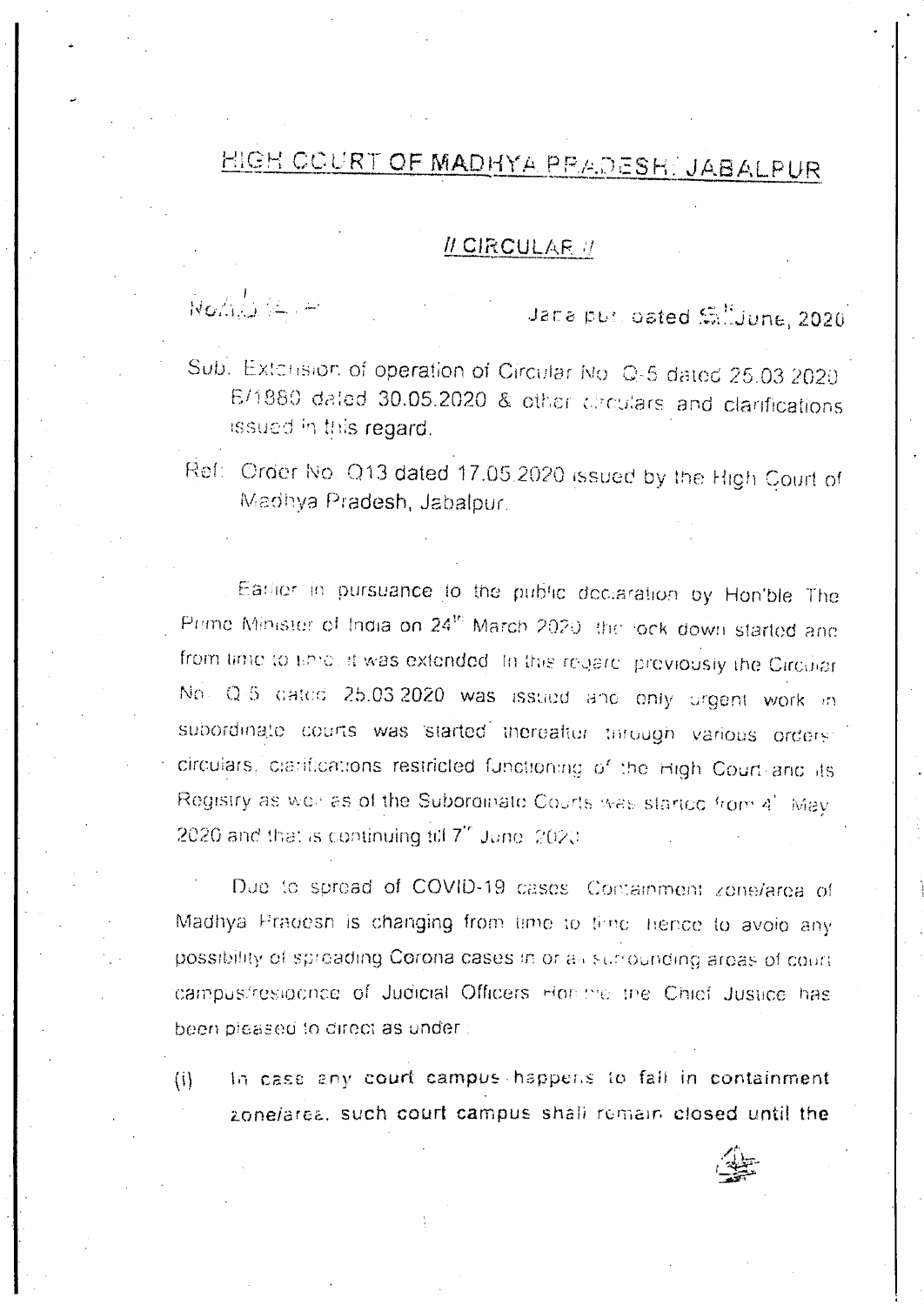area is neclared as pon-conialinment area and urgent works snal, de renducted lignifie residence et unaide' Cfflog. concerned (as may be a cited by District Judge). htough Mideo Conferencing us other suitable mode, while in case of residentle area of Judicial Officer(s) falls within containmenarca, even eudicial Officer(a) shall not attend the court until the residential area of conserned officer is not declared as con-cortemment area.

- The Profed functioning of the High Court as well as 角片 Subordinate Courts at mandated by elfoular dated 30th May 2020 will continue from 8th June 2020 to 1:13" June, 2021 except Suburdinate Churts in districts Indore, Uljain & Bhopa where only urgent matters shall be heard.
- In the high Gourt of Madhya Pradesh at Bench Indorp, the  $\left( \begin{array}{c} 1 \end{array} \right)$ hearing of cases will continue with minimum required staff. through Moed Conferencing till 13th June, 2020.

By order of Honible the Chief Justice

**RAJENDRA KUMAR VARIT** REGISTRAR GENERAL